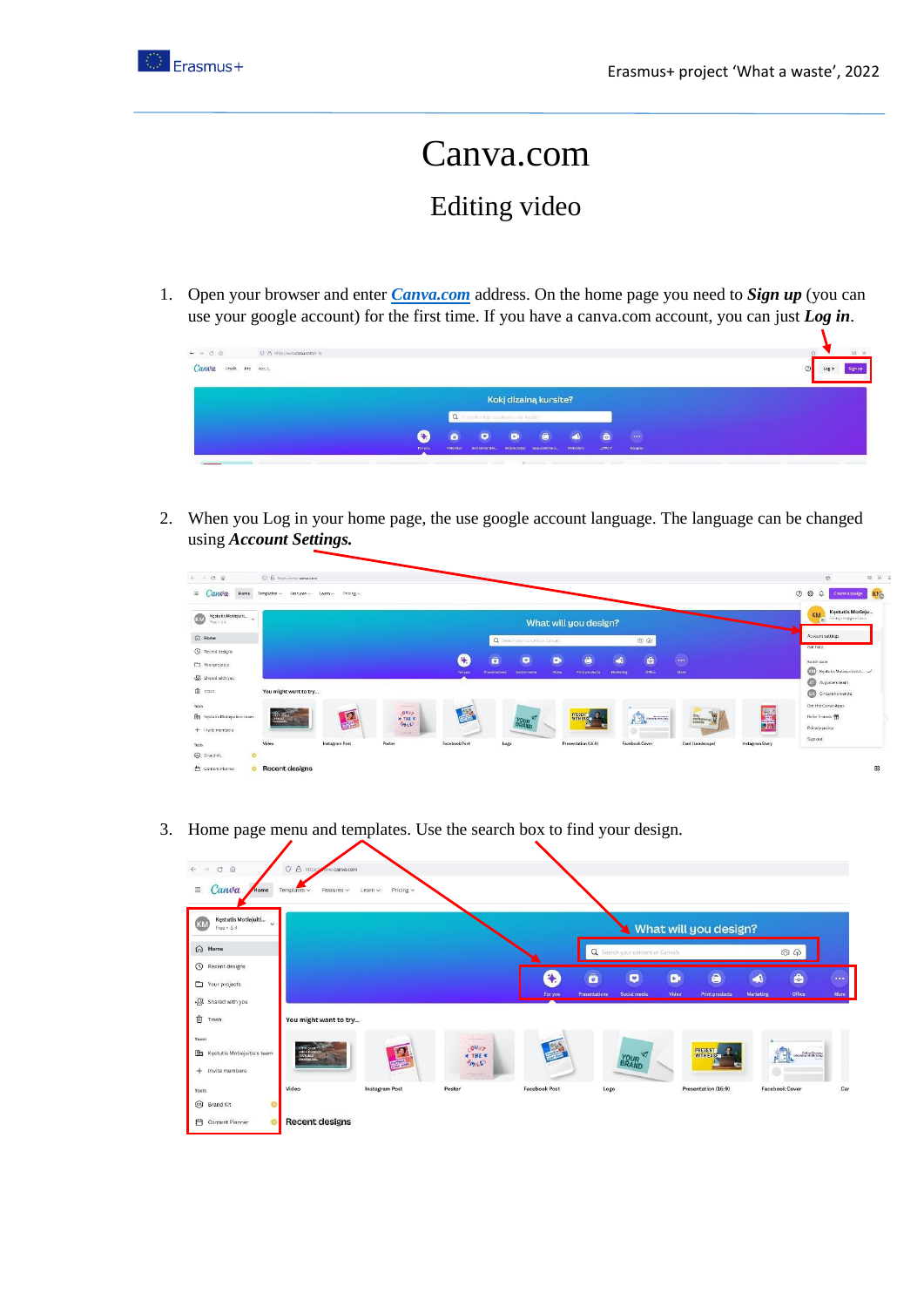

4. To create a video, press *Video* button below the search bar and choose *Create blank* video.

| Kęstutis Motiejuiti $\sim$<br>KM<br>Free $-84$ |                                                |                                                      |                      |                     | What will you design?            |                                   |            |                       |           |                  |  |
|------------------------------------------------|------------------------------------------------|------------------------------------------------------|----------------------|---------------------|----------------------------------|-----------------------------------|------------|-----------------------|-----------|------------------|--|
| $\Omega$<br>Home                               |                                                |                                                      |                      |                     | C Search your content or Canva's |                                   |            |                       |           | 66               |  |
| $\circledcirc$<br>Recent designs               |                                                |                                                      |                      | <b>RA</b>           | $\bar{\mathbf{o}}$               | $\bullet$                         | D          | $\Theta$              | ھ         | ô                |  |
| $\Box$<br>Your projects<br>+23 Shared with you |                                                |                                                      |                      | For you             | Presentations                    | Social media                      | Video<br>× | <b>Print products</b> | Marketing | <b>Office</b>    |  |
| 面<br>Trash                                     | <b>Easy-to-assemble videos</b>                 |                                                      |                      |                     |                                  |                                   |            |                       |           |                  |  |
| Team                                           | $\alpha$                                       |                                                      |                      |                     |                                  |                                   |            |                       |           |                  |  |
| b<br>Kęstutis Motiejuitis's tear               | Create blank                                   | $\frac{\Psi(\mathbf{r},\mathbf{y})}{\ \mathbf{r}\ }$ | lappy                |                     | 표조                               | <b>ASSAULTER AS WAREN ARRANGE</b> |            |                       |           | $=$ $-$          |  |
| Invite members<br>$+$                          |                                                |                                                      |                      |                     |                                  |                                   |            | <b>Street</b>         |           |                  |  |
| Tools                                          | Video<br>$P_{\text{max}}$ and $P_{\text{max}}$ | <b>Facebook Video</b>                                | <b>Video Message</b> | <b>Mobile Video</b> | YouTube Video                    |                                   |            | <b>Video Collage</b>  |           | YouTube Video Ad |  |

5. *Uploads* gives access to your media files (images, videos, audios).



6. Usually movies start with an introduction. It can be realized by using *Elements*, *Pictures*, *Text* or *Uploaded* video.

|                                                                                                                             | $\begin{array}{ccccc}\n&\circ&\circ&\circ&\circ\end{array}$                                   | O E https://www.carw.com/design/JAa3pd12A4/PwjU26bUGw1e1gr-GBq/edit- |       | $\dot{\mathbb{C}}$ | $\begin{array}{rcl} \mbox{\large $\cup$} & \mbox{\large $\times$} & \mbox{\large $\equiv$} \end{array}$ |
|-----------------------------------------------------------------------------------------------------------------------------|-----------------------------------------------------------------------------------------------|----------------------------------------------------------------------|-------|--------------------|---------------------------------------------------------------------------------------------------------|
| Home                                                                                                                        | <b>B</b> Resize<br>File<br><b>CONTRACTOR</b> All changes served                               | Untitled design - Video<br>* Try Canva Pro                           | Share | b tos di           | $+$ Download $-$                                                                                        |
| $\mathbb{H}$<br>heights                                                                                                     | O RDs<br>$\equiv$<br>Q Search 1080p templates                                                 |                                                                      |       |                    | 计后音                                                                                                     |
| $\substack{0.6\\10\\ \text{therm/s}}$<br>$\bigoplus\limits_{\text{Upionth}}$<br>$\overline{\mathbb{S}^2}$<br>$\tau$<br>Test | Recently used<br>47<br>Foryou<br>Servill<br><b>WOOD</b><br>THE REVELK<br>$\frac{1}{\sqrt{2}}$ |                                                                      |       |                    | $_{\circ}$                                                                                              |
| $\mathcal{S}^1$<br><b>Judio</b><br>$\frac{1}{5}$                                                                            | Dirthday Video<br>Social<br><b>POTTER</b><br>u.                                               |                                                                      |       |                    |                                                                                                         |

7. Click on Picture or Video to add it to your movie. Resize a Picture or a movie to cover all the blank space.

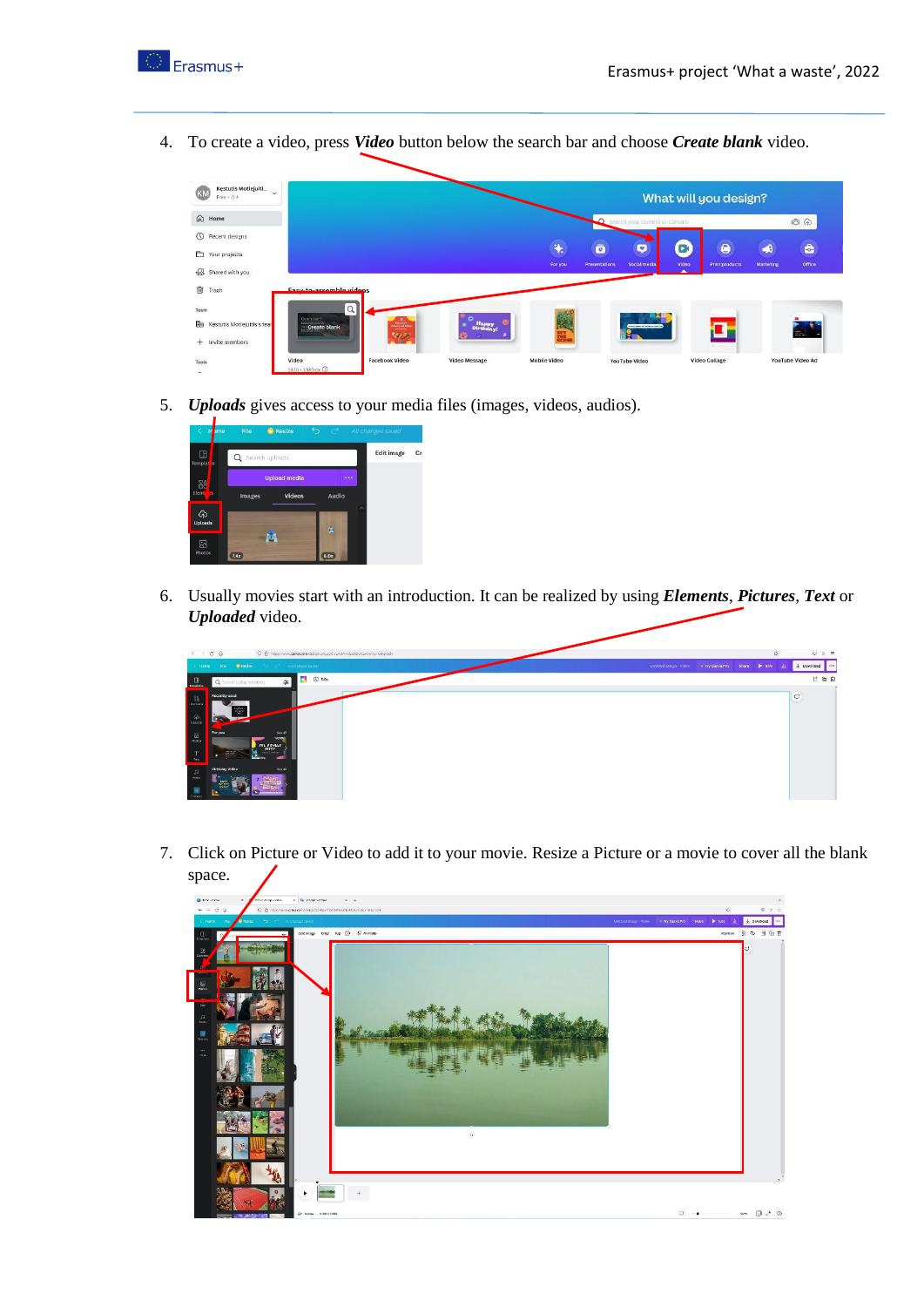

8. Enter *Text* with the movie title. Choose any free text design. You can resize, change font, color etc. Also,  $\oint$ t is important to *Animate* your text.



9. When the intro is ready, click on + at the bottom of window to add *Next page* (video part)



10. Add your uploaded (from Uploads, see part 5) video to the movie. Press to be open the page editing menu. You can *Split* your video to different parts where you can add any elements with texts, *Duplicate* or *Delete* the page.